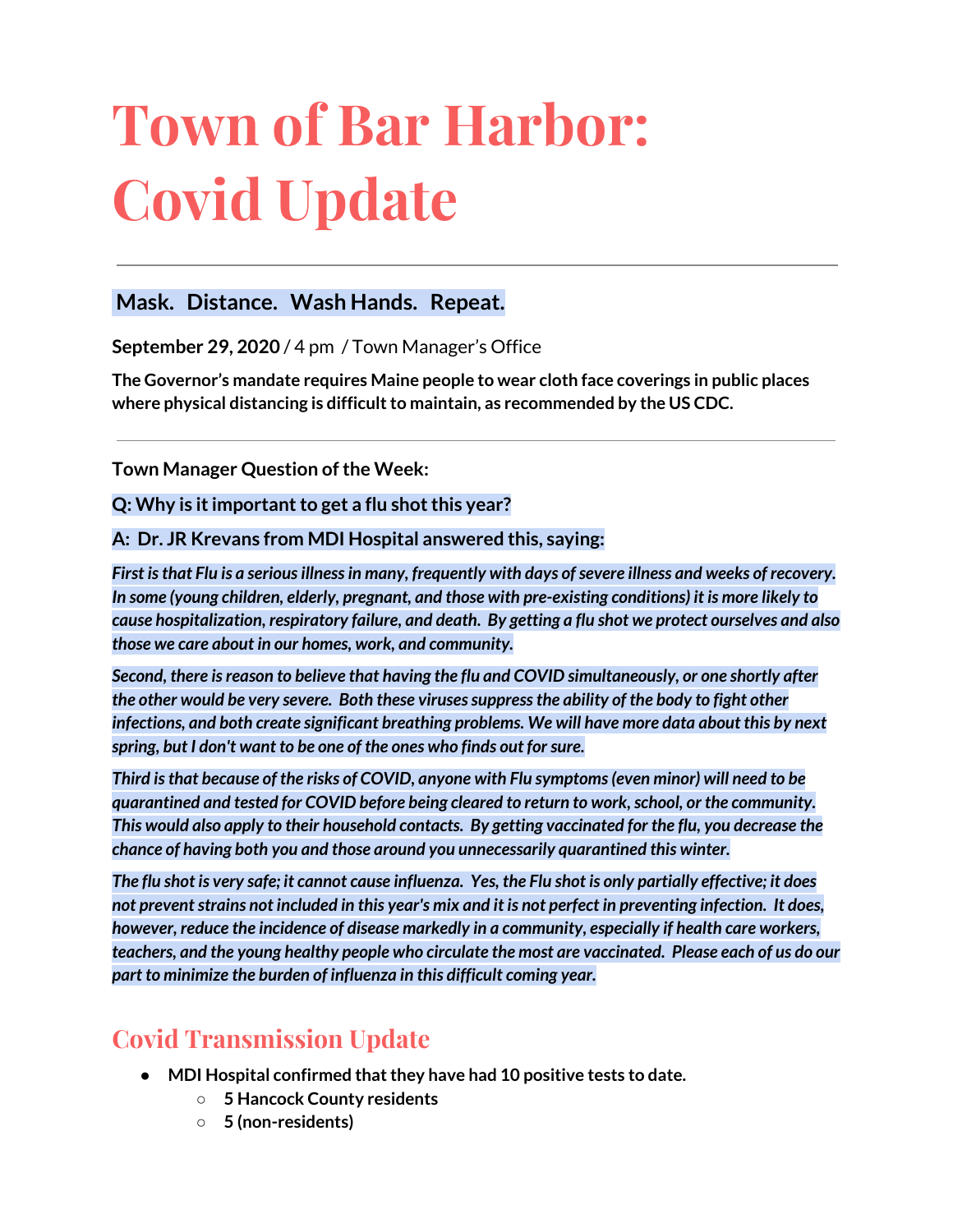- **● As oftoday 9/29/20, Maine CDC has confirmed 54 positive cases in Hancock County.**
- **● The current case rate for the State of Maine is 39.9 per 10k people**
- **● The current case rate for Hancock County is 9.9 per 10k people**
- **● There was a positive Covid -19 testtwo weeks ago atthe MDI hospitalthat was confirmed to be a Bar Harbor resident. During the Covid-19 Downeast Task Force meeting,the hospital said the community should not be concerned, but are reluctantto say too much because of privacy issues. Dr. JR Krevans said,"If you have not heard from the CDC by now you should have nothing to worry about.". Dr. Julian Kuffler added, "Everything worked the way it was supposed to work with a positive test; cooperation among agencies, contacttracing, patient care and it appears to be contained." He cautioned that you don't want people to be unwilling to come forward with symptoms because they are afraid ofthe public's reaction.**
- **● Other news- COA has done 880 covid tests on staff, faculty and students. Only one test was positive butthat was a student who was positive in April and is still giving off antibodies. This person has completely recovered from the virus.**
- **● The MDI Hospital Covid testing tent will come down on October 15th.**

#### Maine Center for [Disease](https://www.maine.gov/dhhs/mecdc/infectious-disease/epi/airborne/coronavirus.shtml) Control

# **Public Safety & Municipal News**

- **● There will be drive-thru Flu Shot Clinics being held at Bar Harbor YMCA from 1-3pm on October 27th and 29th. More details to come.**
- **● Town Council meets next on 10/6 at 5 PM**
	- **○ Can be viewed live at[townhallstreams.com](https://townhallstreams.com/) or on Spectrum Cable Channel 1303**

# **MDI Hospital**

**MDI [Hospital](https://www.mdihospital.org/) Coronavirus Call Center :** If you are having symptoms or think you may have been exposed to COVID-19, call your primary care provider. If you do not have one, reach out to our Coronavirus Call Center at 207-801-5900. Calling ahead helps our dedicated health care professionals provide the best possible care and protects those in our community who are most vulnerable. Remember: **PLEASE CALL AHEAD**

# **School Information: Conners Emerson & MDI High School**

#### **Parent Information Forums with Q&A**

**● K-4 Conners Emerson Parent Forum on Wednesday, 9/30 4-5 pm**

**○ [https://us02web.zoom.us/j/87168934911?pwd=K01IUnRzcTY5dUcrSG5oRUZu](http://track.spe.schoolmessenger.com/f/a/arc5IKIRQtffyQW-ZV7suA~~/AAAAAQA~/RgRhU3acP0RKaHR0cHM6Ly91czAyd2ViLnpvb20udXMvai84NzE2ODkzNDkxMT9wd2Q9SzAxSVVuUnpjVFk1ZFVjclNHNW9SVVp1TmpkbGR6MDlXB3NjaG9vbG1CCgBHHENyX7oBniVSGGJhcmhhcmJvcmpld2VsQGdtYWlsLmNvbVgEAAAAAQ~~) [Njdldz09](http://track.spe.schoolmessenger.com/f/a/arc5IKIRQtffyQW-ZV7suA~~/AAAAAQA~/RgRhU3acP0RKaHR0cHM6Ly91czAyd2ViLnpvb20udXMvai84NzE2ODkzNDkxMT9wd2Q9SzAxSVVuUnpjVFk1ZFVjclNHNW9SVVp1TmpkbGR6MDlXB3NjaG9vbG1CCgBHHENyX7oBniVSGGJhcmhhcmJvcmpld2VsQGdtYWlsLmNvbVgEAAAAAQ~~)**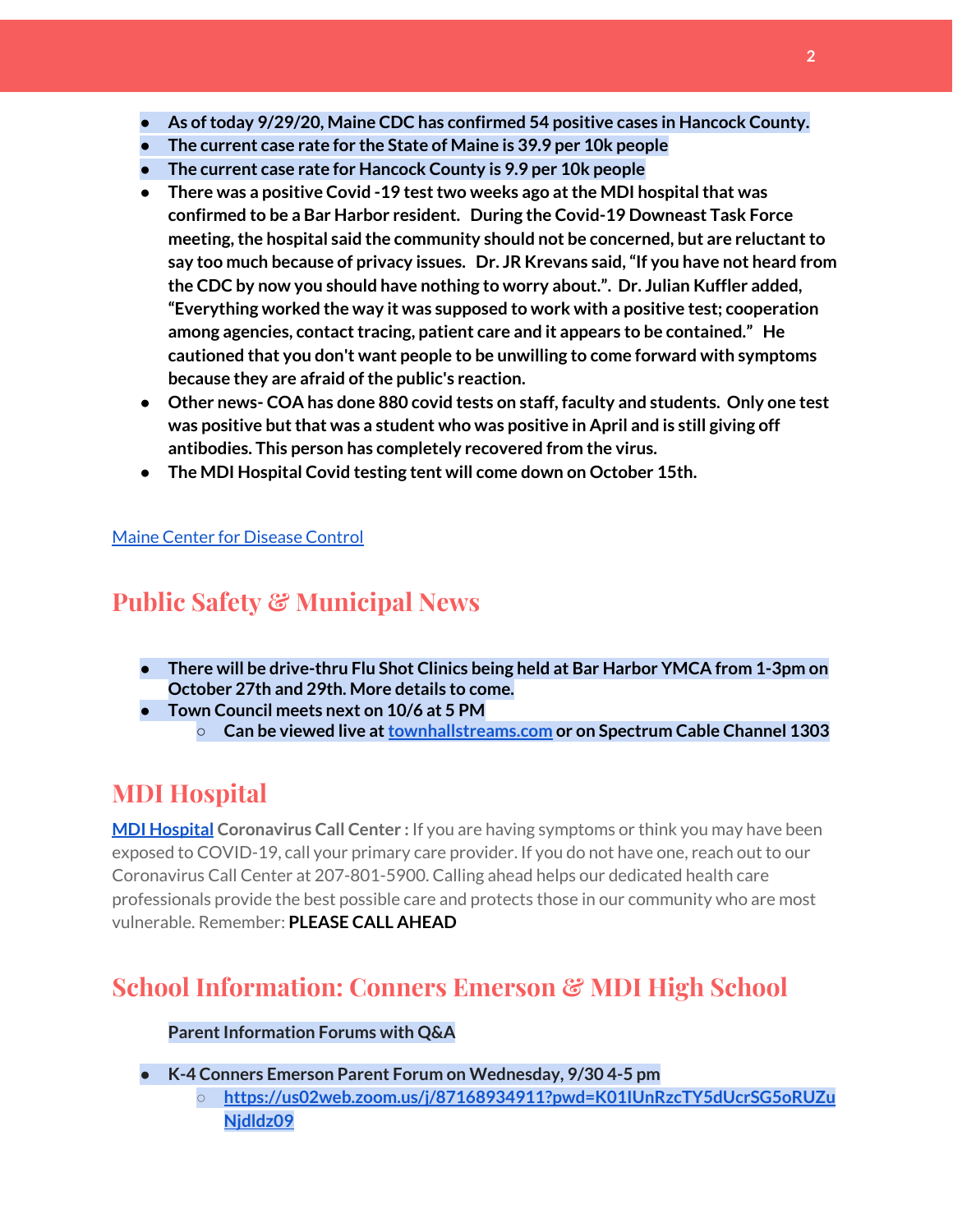- **○ Meeting ID: 871 6893 4911**
- **○ Passcode: wwS60t**
- **● Gr. 5-8 Conners Emerson Parent Forum on Thursday, 10/1 5-6 pm**
	- **○ [https://us02web.zoom.us/j/88469267375?pwd=eFo2U0Q3dkZVWnEzMCt5eTh](http://track.spe.schoolmessenger.com/f/a/7Pt8OhsXMrrNWxSENtkYjg~~/AAAAAQA~/RgRhU3acP0RKaHR0cHM6Ly91czAyd2ViLnpvb20udXMvai84ODQ2OTI2NzM3NT9wd2Q9ZUZvMlUwUTNka1pWV25Fek1DdDVlVGh6YUV3MlFUMDlXB3NjaG9vbG1CCgBHHENyX7oBniVSGGJhcmhhcmJvcmpld2VsQGdtYWlsLmNvbVgEAAAAAQ~~) [zaEw2QT09](http://track.spe.schoolmessenger.com/f/a/7Pt8OhsXMrrNWxSENtkYjg~~/AAAAAQA~/RgRhU3acP0RKaHR0cHM6Ly91czAyd2ViLnpvb20udXMvai84ODQ2OTI2NzM3NT9wd2Q9ZUZvMlUwUTNka1pWV25Fek1DdDVlVGh6YUV3MlFUMDlXB3NjaG9vbG1CCgBHHENyX7oBniVSGGJhcmhhcmJvcmpld2VsQGdtYWlsLmNvbVgEAAAAAQ~~)**
	- **○ Meeting ID: 884 6926 7375**
	- **○ Passcode: NzuF9S**
- **● School Emails and Websites**
	- <http://www.mdirss.org/>
	- **● Latest email update from [Principal](https://docs.google.com/document/d/1OKDsYNtOgV0FI9xAcXwQvenOKLV0S2vBg1o5jtu5CrE/edit?usp=sharing) Haney and MDI High School Plans for in person school 9/28**
	- **● Latest email update from Conners [Emerson](https://docs.google.com/document/d/1v3pgkG6Q-9S3gisuUIj4etPVDwgBKl4P00JBkvZr-kk/edit?usp=sharing) School**
		- **■ CES Tiger Talk [Newsletter](https://sites.google.com/mdirss.org/conners-emerson-school/newsletter) : What you need to know! 9/27**
	- Latest email update from [Superintendent](https://docs.google.com/document/d/1fzeCbc8gpTSKmUaDoQH1Avx5PVl-h0reFphXrT1eUNA/edit?usp=sharing) Marc Gousse 9/20 Update on voluntary staff testing

## **Government News & Mandates**

[Governor](https://www.maine.gov/governor/mills/) Mills: Latest Updates :

- To Protect the Health of Students and Staff, Governor Mills [Announces](https://www.maine.gov/governor/mills/news/protect-health-students-and-staff-governor-mills-announces-additional-financial-support-school) Additional [Financial](https://www.maine.gov/governor/mills/news/protect-health-students-and-staff-governor-mills-announces-additional-financial-support-school) Support for School Systems Across Maine 9/23
- PUC Announces Selections in Largest [Procurement](https://www.maine.gov/governor/mills/news/puc-announces-selections-largest-procurement-renewable-energy-maines-history-under-law-signed) of Renewable Energy in Maine's History Under Law Signed by [Governor](https://www.maine.gov/governor/mills/news/puc-announces-selections-largest-procurement-renewable-energy-maines-history-under-law-signed) Mills
- Governor Mills [Announces](https://www.maine.gov/governor/mills/news/governor-mills-announces-phase-2-maine-economic-recovery-grant-program-funding-expanded-pool) Phase 2 of Maine Economic Recovery Grant Program Funding for Expanded Pool of Maine Businesses & [Non-Profits](https://www.maine.gov/governor/mills/news/governor-mills-announces-phase-2-maine-economic-recovery-grant-program-funding-expanded-pool)
- Governor Mills Signs [Curtailment](https://www.maine.gov/governor/mills/news/governor-mills-signs-curtailment-order-maintain-budget-stability-amid-covid-19-pandemic-2020) Order to Maintain Budget Stability Amid COVID-19 [Pandemic](https://www.maine.gov/governor/mills/news/governor-mills-signs-curtailment-order-maintain-budget-stability-amid-covid-19-pandemic-2020)
- With Deadline [Approaching,](https://www.maine.gov/governor/mills/news/deadline-approaching-governor-mills-encourages-maine-small-businesses-apply-economic-recovery) Governor Mills Encourages Maine Small Businesses to Apply for [Economic](https://www.maine.gov/governor/mills/news/deadline-approaching-governor-mills-encourages-maine-small-businesses-apply-economic-recovery) Recovery Grant Program

[Representative](http://www.rephubbell.com/) Brian Hubbell's latest newsletter : Scientific [assessment](http://www.rephubbell.com/2020/09/14/scientific-assessment-of-what-is-in-store-for-maine-from-climate-change/) of what is in store for Maine from [climate](http://www.rephubbell.com/2020/09/14/scientific-assessment-of-what-is-in-store-for-maine-from-climate-change/) change 9/14/20

#### **Other Government Resources:**

- Pandemic [Unemployment](https://www.maine.gov/unemployment/pua/) Assistance
- Maine [Tourism](https://www.mainetourism.com/maine-tourism-relief-fund/) Relief Fund : Apply for assistance beginning May 5
- The Small Business [Association](https://www.sba.gov/) Link to loan and grant forms: EIDL & PPP
- CDC [Guidelines](https://www.cdc.gov/coronavirus/2019-nCoV/index.html)
- [Maine](https://www.maine.gov/dhhs/mecdc/infectious-disease/epi/airborne/coronavirus.shtml#news) CDC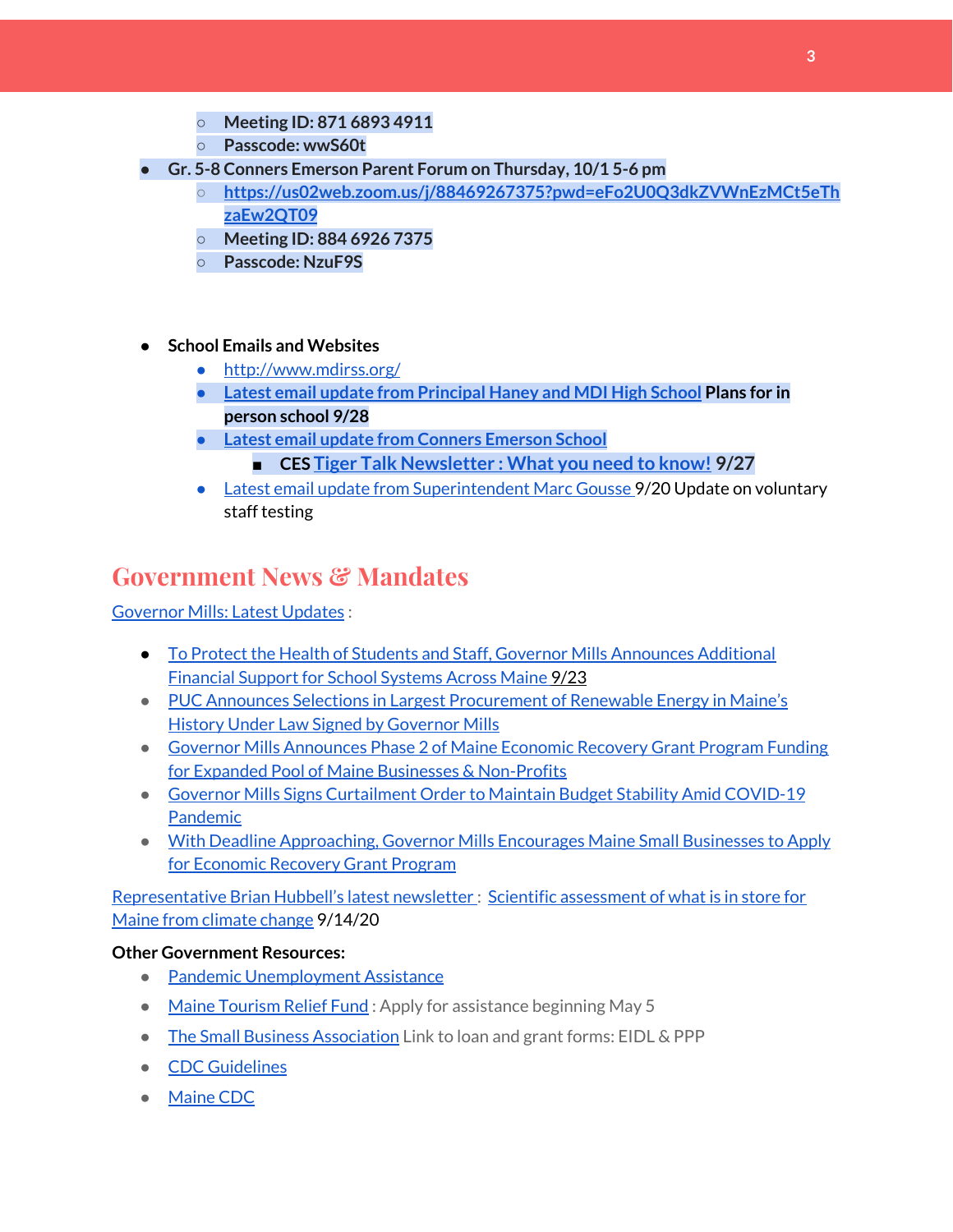## **Bar Harbor Chamber of Commerce**

**If you have ideas that would help Bar Harbor businesses during this time, please email concepts to Chamber Director Alf Anderson: [alf@barharborinfo.com](mailto:alf@barharborinfo.com)**

<https://www.visitbarharbor.com/member-center-coronavirus-resources>

## **Community Resources**

- **● Healthy Acadia [Newsletter](https://mailchi.mp/healthyacadia.org/september_29_2020?e=e6ccd2569f) [9](https://mailchi.mp/healthyacadia.org/september_29_2020?e=e6ccd2569f)/29**
- Open Table MDI Building [Community,](https://www.opentablemdi.org/) One Meal at a Time.
- Jesup [Memorial](https://jesuplibrary.org/) Library **Interlibrary Loan is now active in Maine**
- Mount Desert 365 Resource [Spreadsheet](https://docs.google.com/spreadsheets/d/1okAx6HSsgXZY9CGH07Dzi6rqe7a6m4dLCPKot2Li7Ek/edit?usp=sharing)
- Mount Desert Island [Community](https://www.mdicr.org/) Response
- Bar [Harbor](https://www.barharborfoodpantry.org/) Food Pantry
- Help Request to MDI [Community](https://docs.google.com/forms/d/e/1FAIpQLSeZfu0tCcthHc9oL7tPomVRdniYiE7nbT_kkK9iCSRgqDhOvQ/viewform) Helpers

**Ways to Help**

- MDI [Nonprofit](https://sites.google.com/mdina.org/public/sos-mdi?authuser=0) Alliance : Share Our Stimulus
- MDI [Community](https://docs.google.com/forms/d/e/1FAIpQLSe_CJUFdVvwJkmymWRqUeK8bx3m7n4uSOuUPYHqXSAyH2DBoQ/viewform?fbclid=IwAR25hjnWGhnMP0lOWMcBPRBumhtQCJGZO4hlk-T-VjNGZljL1kVX5pWrL6U) Helpers
- Island [Connections](http://islconnections.org/contact-us/)

## **Acadia National Park**

- **•** See latest alert from ANP: Current Conditions | Park Campgrounds will remain closed **for the 2020 season.**
- **● Vehicle [Reservations](https://www.nps.gov/acad/planyourvisit/vehicle_reservations.htm) will be required from [10/1-10/18](https://www.nps.gov/acad/planyourvisit/vehicle_reservations.htm) Click for more [information](https://www.nps.gov/acad/planyourvisit/vehicle_reservations.htm)**

## **Land & Garden Preserve**

Land & Garden [Preserve.](https://www.gardenpreserve.org/)

# **Mental Health**

[National Alliance on Mental Illness Maine](https://www.namimaine.org/)

[Maine DHHS - Hotlines/Crisis Numbers](https://www.maine.gov/dhhs/hotlines.shtml)

Crisis [Services](https://www.sweetser.org/programs-services/services-for-adults/crisis-services/)